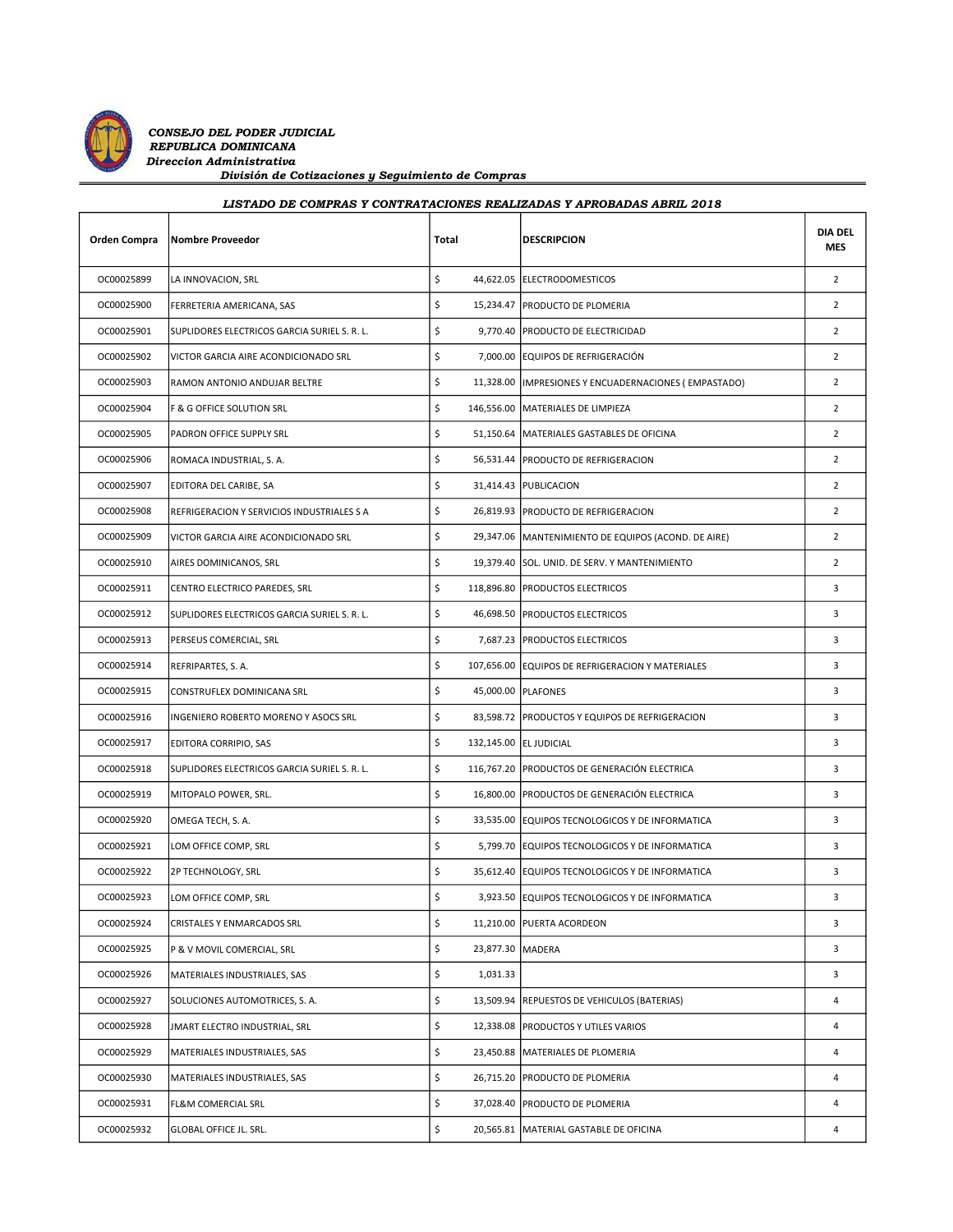

| LISTADO DE COMPRAS Y CONTRATACIONES REALIZADAS Y APROBADAS ABRIL 2018 |  |  |
|-----------------------------------------------------------------------|--|--|
|                                                                       |  |  |

| <b>Orden Compra</b> | <b>Nombre Proveedor</b>                       | Total                    | <b>DESCRIPCION</b>                               | <b>DIA DEL</b><br><b>MES</b> |
|---------------------|-----------------------------------------------|--------------------------|--------------------------------------------------|------------------------------|
| OC00025933          | MADERAS DECORATIVAS, S.A.                     | \$                       | 567,033.59 PRODUCTOS DE EBANISTERIA (MADERAS)    | $\overline{4}$               |
| OC00025934          | GLOBAL IMAGING PRODUCTS, SRL                  | \$                       | 9,440.00 SERVICIO DE MANTENIMIENTO DE IMPRESORAS | $\overline{4}$               |
| OC00025935          | DISTRIBUIDORA Y SERVICIOS DIVERSOS DISOPE SRL | \$                       | 8,260.00 UTILES DE ESCRITORIO                    | $\overline{4}$               |
| OC00025936          | FERRECENTRO MADERERA HERNANDEZ SRL            | \$                       | 565,635.30   PRODUCTOS DE EBANISTERIA (MADERA)   | 5                            |
| OC00025937          | COMERCIAL FERRETERO E PEREZ SRL               | \$                       | 87,786.19   PRODUCTOS DE EBANISTERIA (MADERA)    | 5                            |
| OC00025938          | GRUPO EMPRESARIAL VIMONT, SRL                 | \$<br>14,042.00 SELLOS   |                                                  | 5                            |
| OC00025939          | DISTRIBUIDORA Y SERVICIOS DIVERSOS DISOPE SRL | \$<br>16,933.00 SELLOS   |                                                  | 5                            |
| OC00025940          | IMPORTADORA DE PRODUCTOS PARA OFICINAS, S. A. | \$                       | 271,200.11   MOBILIARIO (SILLERIA)               | 6                            |
| OC00025941          | IMPRESOS ANCO, SRL                            | \$<br>16,301.70 SELLOS   |                                                  | 6                            |
| OC00025942          | V ENERGY, S.A.                                | \$                       | 750,000.00 COMBUSTIBLE                           | 6                            |
| OC00025943          | INDUSTRIAS BANILEJAS, SAS                     | \$                       | 72,198.63 ALIMENTOS Y BEBIDAS                    | 6                            |
| OC00025944          | INDUSTRIAS BANILEJAS, SAS                     | \$                       | 151,427.13 ALIMENTOS Y BEBIDAS                   | 6                            |
| OC00025945          | CENTRO CUESTA NACIONAL, SAS                   | \$                       | 46,999.30 ALIMENTOS Y BEBIDAS.                   | 6                            |
| OC00025946          | AUTO CENTRO ABREU EIRL                        | \$<br>3,776.00           |                                                  | 9                            |
| OC00025947          | LOM OFFICE COMP, SRL                          | \$                       | 2,006.00 EQUIPOS TECNOLOGICOS Y DE INFORMATICA   | 9                            |
| OC00025948          | OFIGRAFIS DEL CARIBE EIRL                     | \$                       | 17,346.00 UTILES DE ESCRITORIO                   | 9                            |
| OC00025949          | SKAGEN, SRL                                   | \$<br>12,832.50 SILLON   |                                                  | 9                            |
| OC00025950          | CENTRO CUESTA NACIONAL, SAS                   | \$                       | 63,000.00 ARTICULOS ARTISTICOS                   | 9                            |
| OC00025951          | <b>BRAZAS Y LENOS SRL</b>                     | \$                       | 28,025.00 REFRIGERIO                             | 9                            |
| OC00025952          | TOLDEC INDUSTRIAL SRL                         | \$<br>60,534.00   TOLDOS |                                                  | 10                           |
| OC00025953          | VICTOR FAST PRINT SRL                         | \$                       | 6,082.90  IMRESIONES Y ENCUADERNACIONES          | 10                           |
| OC00025954          | EDITORA HOY, SAS                              | \$                       | 70,092.00 PUBLICACIÓN                            | 10                           |
| OC00025955          | EDITORA LISTIN DIARIO S A                     | \$                       | 68,987.52 PUBLICACIÓN                            | 10                           |
| OC00025956          | <b>BRAZAS Y LENOS SRL</b>                     | \$                       | 7,124.84 SERVICIO ALQUILER                       | 11                           |
| OC00025957          | LA INNOVACION, SRL                            | \$                       | 89,700.00 ELECTRODOMESTICOS                      | 11                           |
| OC00025958          | GRUPO COMETA, SAS                             | \$                       | 489,999.72   MATERIALES ELECTRICOS               | 11                           |
| OC00025959          | DISTRIBUIDORA Y SERVICIOS DIVERSOS DISOPE SRL | \$<br>1,711.00 SELLOS    |                                                  | 11                           |
| OC00025961          | ATHILL & MARTINEZ, S. A.                      | \$                       | 33,943.88   MATERIALES DE LIMPIEZA               | 11                           |
| OC00025962          | LOM OFFICE COMP, SRL                          | \$                       | 11,186.40 MATERIALES DE LIMPIEZA                 | 11                           |
| OC00025963          | BRAZAS Y LENOS SRL                            | \$                       | 14,632.00 ALIMENTOS Y BEBIDAS PARA PERSONAS      | 11                           |
| OC00025964          | TRACE INTERNATIONAL, SRL                      | \$                       | 139,920.00   BATERÍAS (P/INVERSOR)               | 12                           |
| OC00025965          | OFFITEK, SRL                                  | \$                       | 97,822.00   MATERIAL GASTABLE DE OFICINA         | 12                           |
| OC00025966          | CENTRO CUESTA NACIONAL, SAS                   | \$                       | 22,850.00 ALIMENTOS Y BEBIDAS                    | 12                           |
| OC00025967          | CENTRO CUESTA NACIONAL, SAS                   | \$                       | 44,065.80 ALIMENTOS Y BEBIDAS                    | 12                           |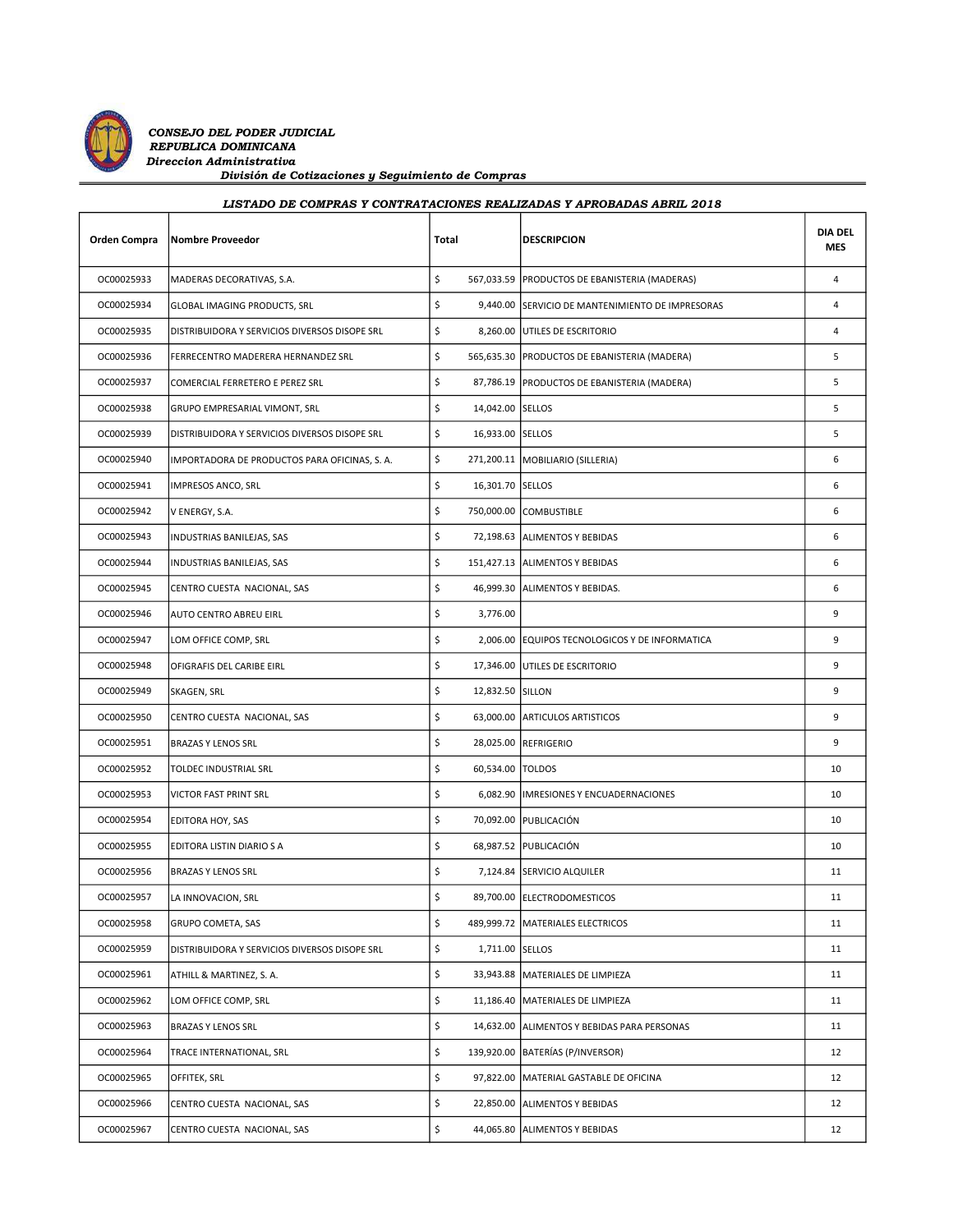

| <b>Orden Compra</b> | <b>Nombre Proveedor</b>                      | Total                  | <b>DESCRIPCION</b>                                            | <b>DIA DEL</b><br><b>MES</b> |
|---------------------|----------------------------------------------|------------------------|---------------------------------------------------------------|------------------------------|
| OC00025968          | FERRETERIA AMERICANA, SAS                    | \$                     | 94,135.44   PRODUCTOS FERRETEROS (ESCALERAS)                  | 12                           |
| OC00025969          | DVS DIVERSIDAD DE VENTA Y SERVICIOS, SRL     | \$                     | 18,172.00 PRODUCTOS FERRETEROS (PUERTAS)                      | 12                           |
| OC00025970          | <b>MADEINSA SRL</b>                          | \$                     | 110,326.70   MATERIALES DE LIMPIEZA                           | 13                           |
| OC00025971          | HERMOSILLO COMERCIAL SRL                     | \$                     | 638,902.13   MATERIAL GASTABLE (LIMPIEZA)                     | 13                           |
| OC00025972          | ECOQUIMICA RLP SRL                           | \$                     | 11,900.60 MATERIAL GASTABLE DE LIMPIEZA                       | 13                           |
| OC00025973          | F & G OFFICE SOLUTION SRL                    | \$                     | 10,347.42   MATERIALES DE LIMPIEZA                            | 13                           |
| OC00025974          | ONE WM EIRL                                  | \$                     | 42,480.00   MATERIAL GASTABLE (LIMPIEZA)                      | 13                           |
| OC00025975          | FERRETERIA GOFAM S R L                       | \$                     | 39,446.81   MATERIALES DE LIMPIEZA                            | 13                           |
| OC00025976          | SINERGIT, S.A.                               | \$                     | 391,364.89 EQUIPOS TECNOLÓGICOS Y DE INFORMÁTICA              | 16                           |
| OC00025977          | OMEGA TECH, S. A.                            | \$                     | 110,799.99   TECNOLOGÍA (LICENCIAS)                           | 16                           |
| OC00025978          | AUTO LLAVES CASTILLO ABREU, SRL              | \$                     | 266,800.04 REPUESTOS PARA VEHÍCULOS                           | 16                           |
| OC00025979          | LA INNOVACION, SRL                           | \$                     | 44,554.40 ELECTRODOMESTICOS                                   | 16                           |
| OC00025980          | RADIOCENTRO, S.A.S.                          | \$                     | 124,536.48 ELECTRODOMESTICOS                                  | 16                           |
| OC00025981          | SUPLIDORA GOMEZ PEREZ SUGOPECA SRL           | \$                     | 70,800.00   MATERIAL GASTABLE (LIMPIEZA)                      | 16                           |
| OC00025982          | AUTOCENTRO NAVARRO, SRL                      | \$                     | 9,200.00   REPUESTO PARA VEHICULOS (FORROS)                   | 16                           |
| OC00025983          | <b>BRAZAS Y LENOS SRL</b>                    | \$                     | 28,373.10 REFRIGERIO                                          | 16                           |
| OC00025984          | SOLUCIONES AUTOMOTRICES, S. A.               | \$                     | 11,925.08 REPUESTOS DE VEHICULOS (BATERIAS)                   | 17                           |
| OC00025985          | CENTRO CUESTA NACIONAL, SAS                  | \$                     | 10,054.25 ALIMENTOS Y BEBIDAS                                 | 17                           |
| OC00025986          | CENTRO CUESTA NACIONAL, SAS                  | \$                     | 13,240.99 ALIMENTOS Y BEBIDAS                                 | 17                           |
| OC00025987          | SUPLIMED, SRL                                | \$                     | 3,063.59   PRODUCTOS FARMACEUTICOS                            | 17                           |
| OC00025988          | VICTOR GARCIA AIRE ACONDICIONADO SRL         | \$                     | 54,000.00 EQUIPO DE REFRIGERACION (CONDENSADOR)               | 18                           |
| OC00025989          | SUPLIDORES ELECTRICOS GARCIA SURIEL S. R. L. | \$                     | 99,901.40   MATERIALES ELECTRICOS                             | 18                           |
| OC00025990          | PADRON OFFICE SUPPLY SRL                     | \$                     | 27,730.00   MANTENIMIENTO DE EQUIPOS (IMPRESORAS)             | 18                           |
| OC00025991          | GRUPO COMETA, SAS                            | \$                     | 489,999.72 MATERIALES ELECTRICOS                              | 18                           |
| OC00025992          | MATERIALES INDUSTRIALES, SAS                 | \$<br>17,700.00        |                                                               | 18                           |
| OC00025993          | <b>GLODINET SRL</b>                          | \$                     | 23,965.80 EQUIPOS AUDIOVISUALES                               | 18                           |
| OC00025994          | MATERIALES INDUSTRIALES, SAS                 | \$                     | 196,495.78   MATERIALES ELECTRICOS                            | 18                           |
| OC00025995          | LOM OFFICE COMP, SRL                         | \$                     | 1,917.50 EQUIPOS AUDIOVISUALES                                | 18                           |
| OC00025996          | MARIA DEL CARMEN DE LOS SANTOS               | \$                     | 3,422.00 REFRIGERIO                                           | 18                           |
| OC00025997          | P & V MOVIL COMERCIAL, SRL                   | \$                     | 6,431.00   PRODUCTO FERRETERO (LLAVIN ELECTRICO)              | 18                           |
| OC00025998          | SUPLIDORES ELECTRICOS GARCIA SURIEL S. R. L. | \$                     | 13,275.00 PRODUCTOS FERROSOS                                  | 18                           |
| OC00025999          | GRUPO EMPRESARIAL VIMONT, SRL                | \$<br>18,998.00 SELLOS |                                                               | 18                           |
| OC00026000          | RAFAEL ALVAREZ, SRL                          | \$                     | 185,593.89 OTROS RESPUESTOS Y ACCESORUIOS MENORES             | 19                           |
| OC00026001          | IMPORMAS, SRL                                | \$                     | 185,850.00 OTROS MOBILIARIOS Y EQUIPOS NO IDENTIFICADOS PRESE | 19                           |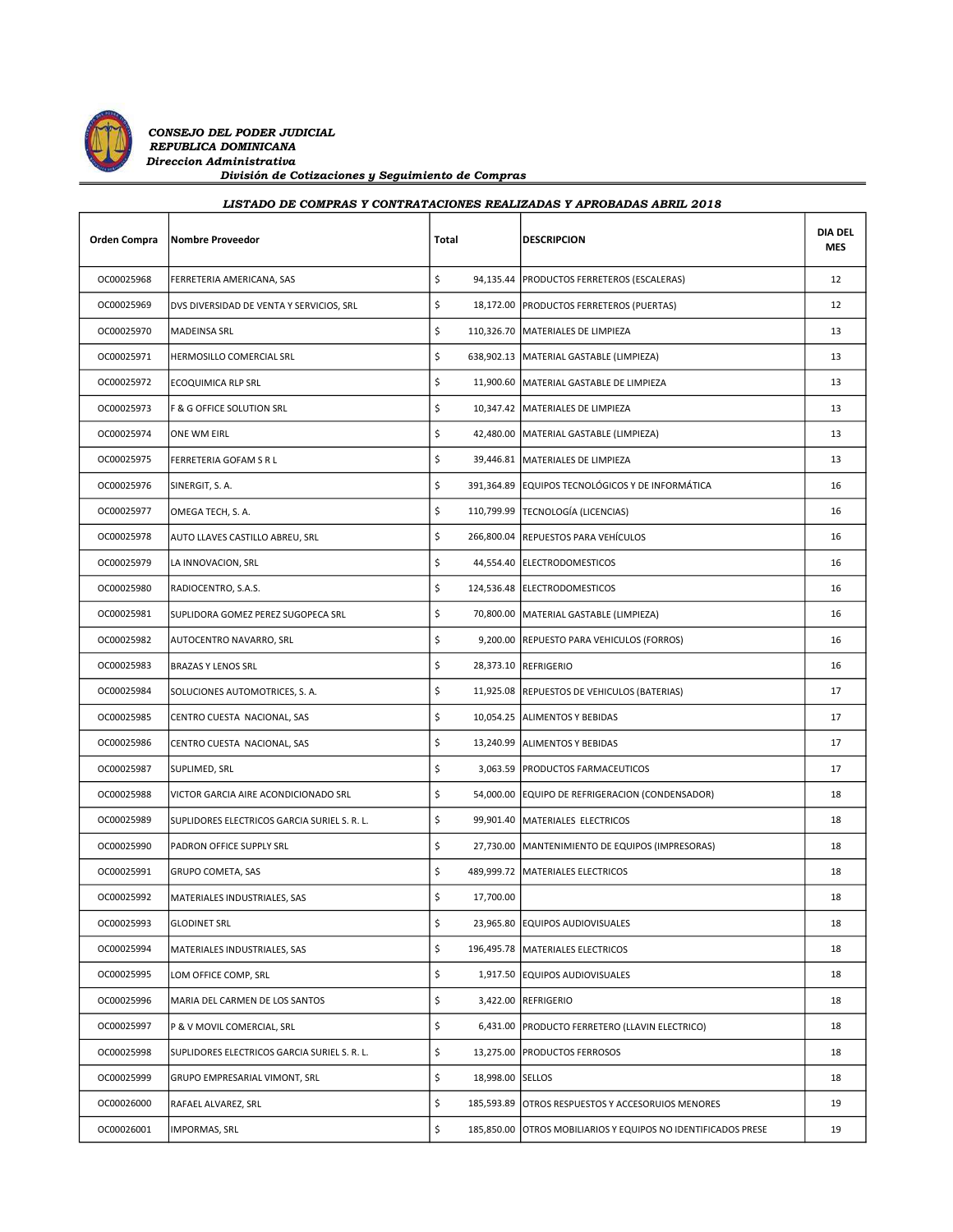

|  |  | LISTADO DE COMPRAS Y CONTRATACIONES REALIZADAS Y APROBADAS ABRIL 2018 |
|--|--|-----------------------------------------------------------------------|
|  |  |                                                                       |

| Orden Compra | <b>Nombre Proveedor</b>                          | Total | <b>DESCRIPCION</b>                               | <b>DIA DEL</b><br>MES |
|--------------|--------------------------------------------------|-------|--------------------------------------------------|-----------------------|
| OC00026002   | F & G OFFICE SOLUTION SRL                        | \$    | 4,630.32   MATERIAL GASTABLE (OFICINA)           | 19                    |
| OC00026003   | OD DOMINICANA CORP                               | \$    | 29,096.96   MATERIAL GASTABLE (OFICINA)          | 19                    |
| OC00026004   | COMPU-OFFICE DOMINICANA SRL                      | \$    | 207,759.04   MATERIAL GASTABLE (OFICINA)         | 19                    |
| OC00026005   | EVERPRINT TECHNOLOGIES DOMINICANA SRL            | \$    | 45,724.01   MATERIAL GASTABLE (OFICINA)          | 19                    |
| OC00026006   | MAXIBODEGAS EOP DEL CARIBE SRL                   | \$    | 285,949.29   MATERIAL GASTABLE (OFICINA)         | 19                    |
| OC00026007   | DISTRIBUIDORA LAUGAMA SRL                        | \$    | 7,956.60   MATERIAL GASTABLE (OFICINA)           | 19                    |
| OC00026008   | PAPELES COMERCIALES DIANA, SA                    | \$    | 1,157,580.00   MATERIAL GASTABLE                 | 19                    |
| OC00026009   | GRUPO EMPRESARIAL VIMONT, SRL                    | \$    | 15,576.00   MATERIALES DE ESCRITORIO             | 19                    |
| OC00026010   | CENTRO CUESTA NACIONAL, SAS                      | \$    | 8,544.15 ALIMENTOS Y BEBIDAS                     | 19                    |
| OC00026011   | QUITASOLES AMBIENTALES SRL                       | \$    | 67,453.86 CORTINAS                               | 19                    |
| OC00026012   | SERVICIOS EMPRESARIALES CANAAN SRL               | \$    | 3,186.00   MATERIAL GASTABLE (DESECHABLES)       | 19                    |
| OC00026013   | OPEN CLEAN, SRL                                  | \$    | 8,743.80   MATERIAL GASTABLE (DESECHABLES)       | 19                    |
| OC00026014   | V ENERGY, S.A.                                   | \$    | 750,000.00 COMBUSTIBLE                           | 19                    |
| OC00026015   | MUEBLES Y EQUIPOS PARA OFIC. LEON GONZALEZ, SRL. | \$    | 104,607.00   MOBILIARIO (SILLERIA)               | 19                    |
| OC00026016   | <b>GLODINET SRL</b>                              | \$    | 47,200.00   MATERIALES CARNET                    | 19                    |
| OC00026017   | LOM OFFICE COMP, SRL                             | \$    | 57,584.00   MATERIALES CARNETS                   | 19                    |
| OC00026018   | QUITASOLES AMBIENTALES SRL                       | \$    | 23,484.80 CORTINAS VENECIANAS                    | 20                    |
| OC00026019   | DVS DIVERSIDAD DE VENTA Y SERVICIOS, SRL         | \$    | 57,887.39   VENTANAS                             | 23                    |
| OC00026020   | PADRON OFFICE SUPPLY SRL                         | \$    | 6,472.30 MATERIAL GASTABLE DE OFICINA            | 23                    |
| OC00026021   | DAF TRADING SRL                                  | \$    | 5,487.00 REPUESTO PARA VEHICULO (BATERIA)        | 23                    |
| OC00026022   | COMERCIAL SANTANA, SRL.                          | \$    | 8,968.00   REPUESTO PARA VEHICULO (BATERIA)      | 23                    |
| OC00026023   | DASALE CONSTRUCTIONS SERVICES SRL                | \$    | 67,938.50 CORTINAS VENECIANAS                    | 23                    |
| OC00026024   | INTERDECO, SRL.                                  | \$    | 3,777.32 ARTICULOS DE OFICINA                    | 23                    |
| OC00026025   | DIGISI, SRL                                      | \$    | 123,192.00 EQUIPOS TECNOLÓGICOS Y DE INFORMATICA | 23                    |
| OC00026026   | DIGISI, SRL                                      | \$    | 10,589.89 EQUIPO DE COMPUTO                      | 24                    |
| OC00026027   | OFFITEK, SRL                                     | \$    | 400,020.00   PAPEL CARTON                        | 24                    |
| OC00026028   | ALTAGRACIA CARRASCO EVENTOS, SRL                 | \$    | 46,669.00 ALLIMENTOS Y BEBIDAS PARA PERSONAS     | 25                    |
| OC00026029   | OMAR CD S SISTEM, SRL                            | \$    | 84,960.00   IMPRESIONES Y ENCUADERNACIONES       | 25                    |
| OC00026030   | GRUPO EMPRESARIAL VIMONT, SRL                    | \$    | 2,596.00 UTILES DE ESCRITORIO                    | 25                    |
| OC00026031   | MUEBLES OMAR, S. A.                              | \$    | 195,334.25   MOBILIARIO (SILLERIA)               | 25                    |
| OC00026032   | IMPORTADORA DE PRODUCTOS PARA OFICINAS, S. A.    | \$    | 271,200.11   MOBILIARIO (SILLERIA)               | 25                    |
| OC00026033   | MUNOZ CONCEPTO MOBILIARIO, SRL                   | \$    | 89,680.00   MOBILIARIO (SILLERIA)                | 25                    |
| OC00026034   | COMPU-OFFICE DOMINICANA SRL                      | \$    | 89,186.76   MOBILIARIO (SILLERIA)                | 25                    |
| OC00026035   | MUEBLES Y EQUIPOS PARA OFIC. LEON GONZALEZ, SRL. | \$    | 124,519.50   MOBILIARIO                          | 25                    |